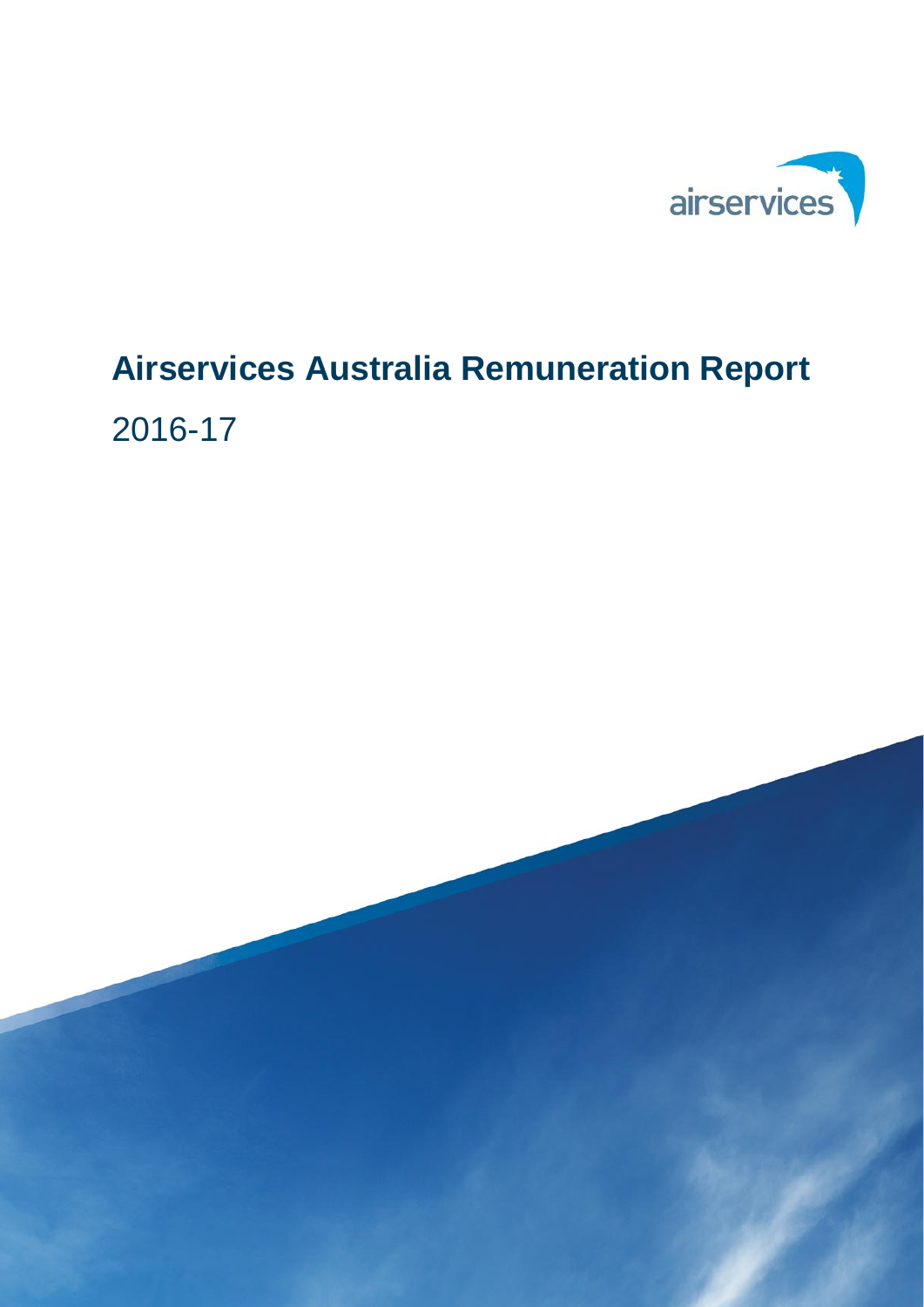# **CONTENTS**

| APPENDIX 1 - LEADERSHIP ROLES (OTHER THAN EXECUTIVE)  10            |  |
|---------------------------------------------------------------------|--|
| APPENDIX 2 - OTHER STAFF THAT ARE REMUNERATED \$200,000 OR MORE  12 |  |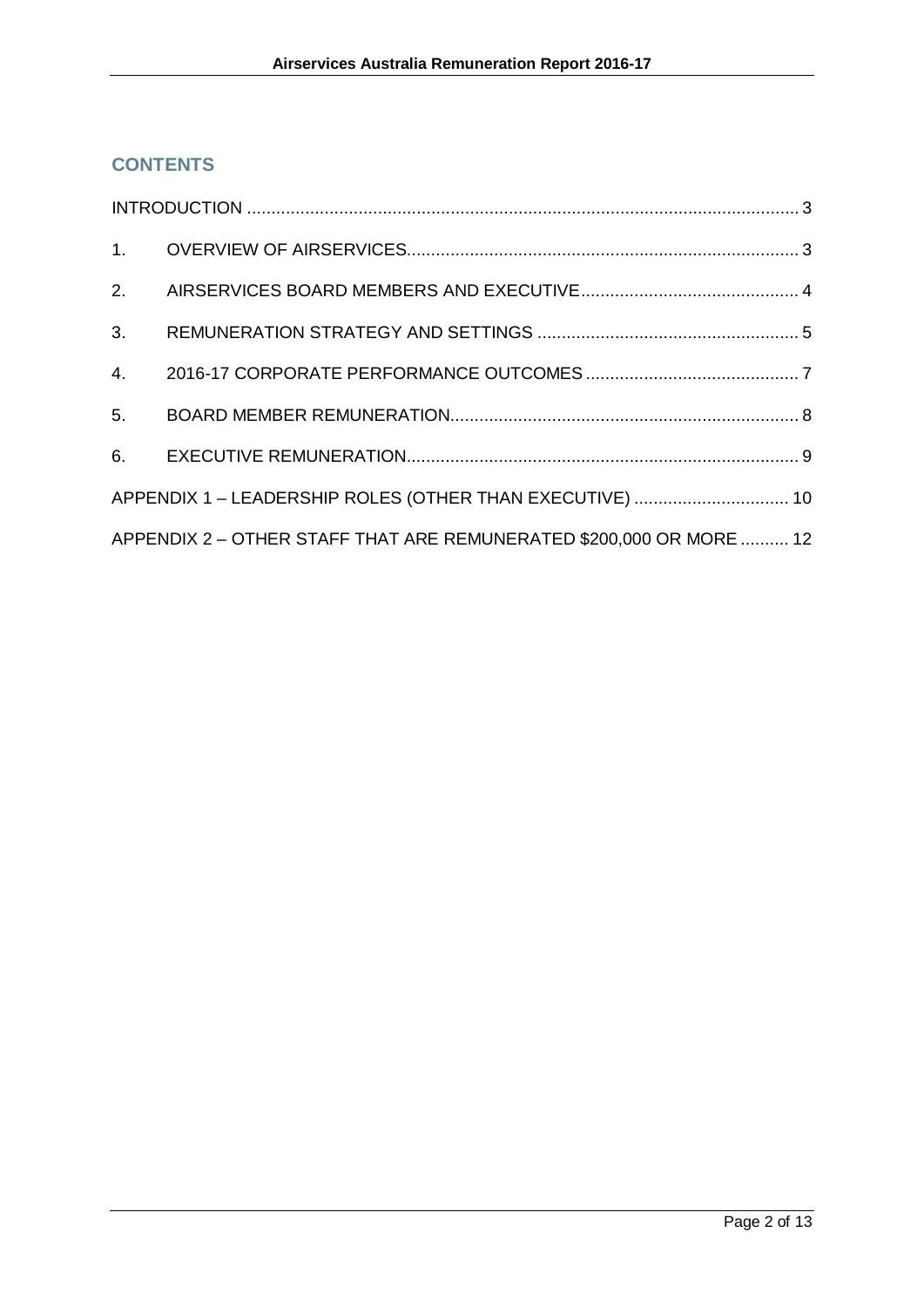#### <span id="page-2-0"></span>**INTRODUCTION**

The purpose of the Airservices Australia (Airservices) Remuneration Report 2016-17 is to summarise for the financial year ended 30 June 2017:

- the remuneration for Board Members (**Section 5**)
- the performance outcomes and remuneration for the Executive (**Section 4** and **6**)
- the remuneration for leadership roles other than the Executive (**Appendix 1**) and other staff who were remunerated \$200,000 and over (**Appendix 2**)

From 1 July 2016 the Board of Airservices implemented a remuneration strategy and industry-based remuneration model for the Chief Executive Officer (CEO) and Executive General Managers (EGMs) that directly relates to Airservices organisational performance and the achievement of organisational objectives.

This performance-based remuneration approach ensures the Airservices Executive drives performance and strengthens the alignment with our achievement of strategic objectives and customer value.

#### <span id="page-2-1"></span>**1. OVERVIEW OF AIRSERVICES**

Airservices Australia is Australia's air navigation services provider. Our purpose is to provide valued, safe, secure, efficient and environmentally responsible air navigation and aviation rescue fire fighting services to the aviation industry.

Each year we manage over four million aircraft movements carrying more than 156 million passengers across 11 per cent of the world's airspace.

We have two major operating centres in Melbourne and Brisbane, and a corporate office in Canberra. We operate 29 air traffic control towers at international and regional airports, and provide fire fighting services at 26 Australian airports.

Airservices is a corporate entity wholly owned by the Australian Government. We do not receive Government funding and generate most of our revenue by levying for the services we provide to our customers – aircraft operators who fly in Australian airspace. The majority of our revenue comes from:

- en route services provided to flights using Australian airspace
- terminal navigation services including tower and radar approach services
- aviation rescue fire fighting services.

Prices for our services are set by the Airservices Board after extensive consultation with industry. They are subject to oversight by the Australian Competition and Consumer Commission.

Airservices pays tax and dividends to the Australian Government based on our financial results.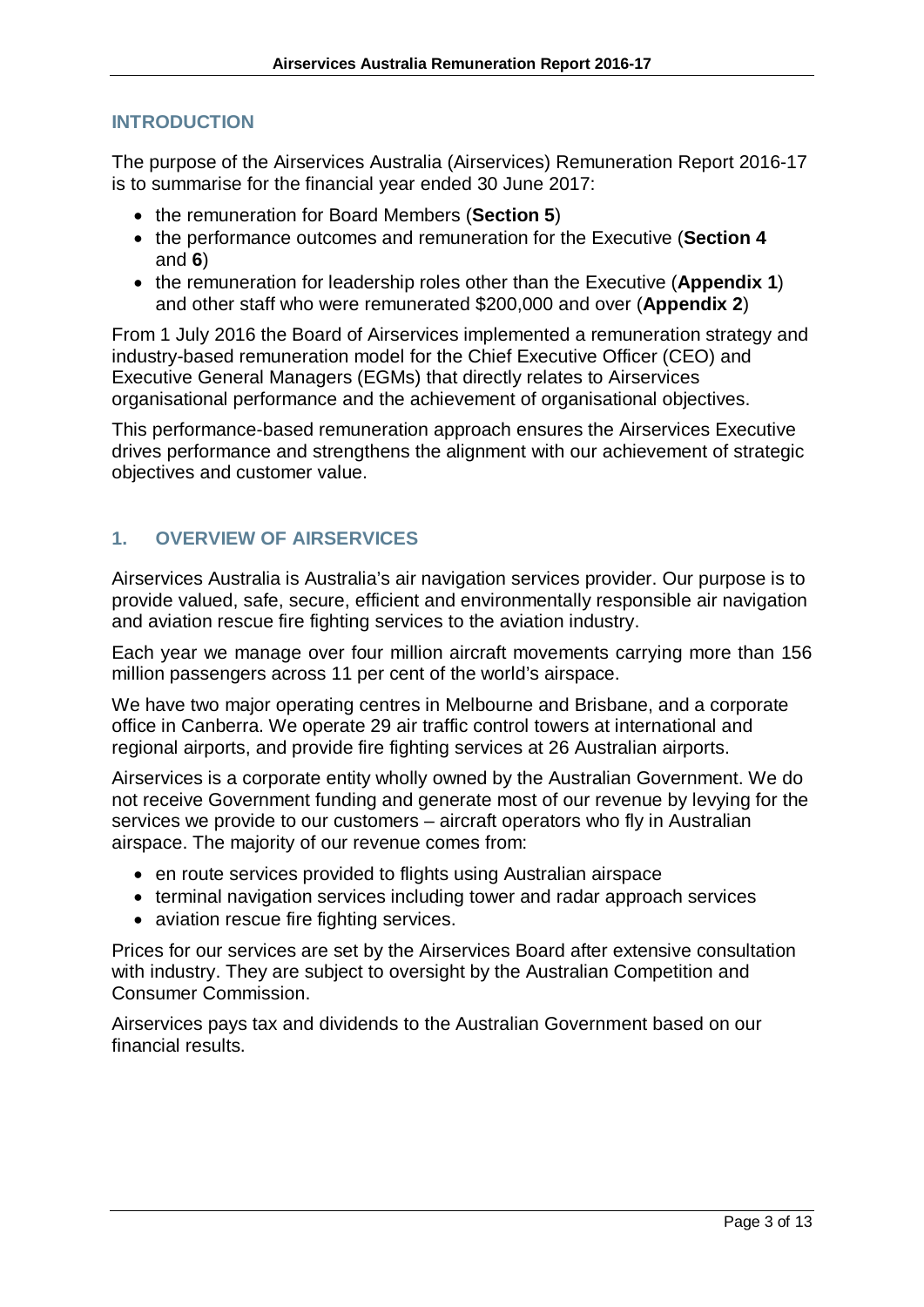#### <span id="page-3-0"></span>**2. AIRSERVICES BOARD MEMBERS AND EXECUTIVE**

#### **Board Members**

Airservices is governed by a Board that consists of a Chair, Deputy Chair, six (6) Non-Executive Members and the CEO. The Board, other than the CEO, is appointed by the Minister for Infrastructure and Transport. The CEO is appointed by the Board.

The Board is responsible for determining the corporate direction and strategies, and ensuring that we perform our functions in a proper, efficient and effective manner.

|                                | <b>Status</b> | <b>Commenced</b> | <b>Finished</b>  |
|--------------------------------|---------------|------------------|------------------|
| Chair                          |               |                  |                  |
| Angus Houston                  | Ongoing       | 6 December 2011  | Current          |
| <b>Deputy Chair</b>            |               |                  |                  |
| <b>Tony Mathews</b>            | Ongoing       | 4 June 2012      | 3 September 2017 |
| <b>Board Members</b>           |               |                  |                  |
| Fiona Balfour                  | Ongoing       | 3 June 2013      | Current          |
| Samantha Betzien               | Ongoing       | 4 June 2012      | Current          |
| David Marchant                 | Ongoing       | 21 July 2014     | Current          |
| John McGee                     | Ongoing       | 4 September 2015 | Current          |
| <b>Tim Rothwell</b>            | Ongoing       | 21 July 2014     | Current          |
| John Weber                     | Ongoing       | 6 April 2017     | Current          |
| <b>Chief Executive Officer</b> |               |                  |                  |
| Jason Harfield                 | Ongoing       | 11 August 2015   | Current          |

#### **Executives**

The Executive is accountable for leading, planning and managing Airservices operations, activities and performance in pursuit of our mission.

| <b>Executives</b>        | <b>Title</b>                                                | <b>Commenced</b> | <b>Finished</b> |
|--------------------------|-------------------------------------------------------------|------------------|-----------------|
| Stephen Angus            | <b>EGM Air Navigation Services</b>                          | 1 July 2016      | Current         |
| <b>Michelle Bennetts</b> | <b>EGM Aviation Rescue Fire</b><br><b>Fighting Services</b> | 25 January 2013  | Current         |
| <b>Steven Grundy</b>     | <b>EGM Corporate Services</b>                               | 22 August 2016   | 30 June 2017    |
| Paul Logan               | <b>Chief Financial Officer</b>                              | 2 July 2015      | Current         |
| <b>Chris Seller</b>      | <b>Chief Information Officer</b>                            | 1 July 2016      | Current         |
| Rob Weaver               | <b>EGM Safety and Assurance</b>                             | 25 January 2013  | Current         |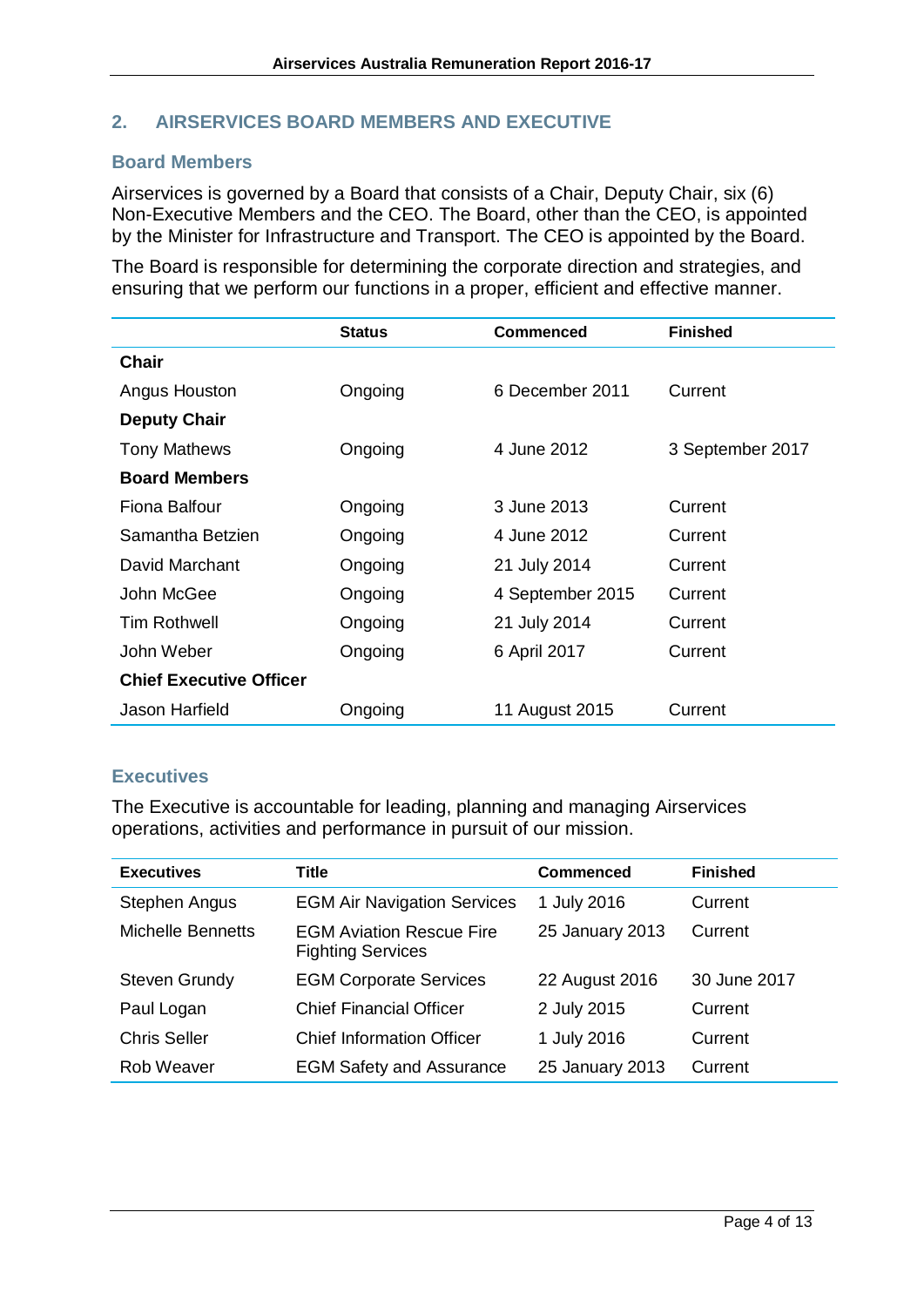#### <span id="page-4-0"></span>**3. REMUNERATION STRATEGY AND SETTINGS**

#### **Executive Remuneration**

In 2016-17 Airservices undertook the Accelerate Program, transforming our business to be more customer-focused and commercially sustainable while maintaining the safety of air navigation as our most important consideration.

The responsibility of our Executive and other leaders is to further improve and innovate our business, and build a workforce that is customer-centric with an accountable performance culture.

Within this context, the industry-based remuneration strategy ensures our Executive individually and collectively contribute to and drive sustained organisational performance that delivers better customer value and corporate results for the long term. The remuneration model consists of two elements: Total Fixed Remuneration (TFR) and Short Term Incentive Payment (STI).

#### *Total Fixed Remuneration*

Each Executive role is independently evaluated to determine internal and external relativities of the position's level of work value, size and complexity, accountability, and expertise and judgement required to be successful.

The position is benchmarked against a comparator group for Airservices comprising a blend of industry and sector relevant private and public sector organisations. The remuneration is subsequently set within the  $50<sup>th</sup>$  percentile of the Mercer National General Market (MNGM). The MNGM comprises comprehensive data from over 750 organisations with over 330,000 data points across multiple industries, sectors and job families to provide an overall representation of the market.

The TFR for our Executive includes cash salary, employer contributions and any salary sacrifice component. It is reviewed annually against the remuneration benchmarking data and corporate performance, with a focus on maintaining a commercially responsible position.

These key inputs are provided through external independent advice from Mercer Australia.

The 2016-17 TFR for the Executive is provided in **Section 6**.

#### *Short Term Incentive Payments*

STI payments are designed to reward and align collective Executive performance with the organisation's performance based on key outcomes that are linked to Airservices Corporate Plan.

Based on benchmarking research conducted by Mercer, a conservative approach to STI payments has been implemented with the potential for a maximum of 10 per cent of TFR for the EGMs and for a maximum of 20 per cent of TFR for the CEO. The awarding of STI payments is solely at the Board's discretion and is based on performance and outcomes against the corporate scorecard set by the Board.

Additionally, only 60 per cent of the STI is payable in the year after it was awarded with the remaining 40 per cent held back for a further 12 months. This approach drives sustained Airservices performance and success.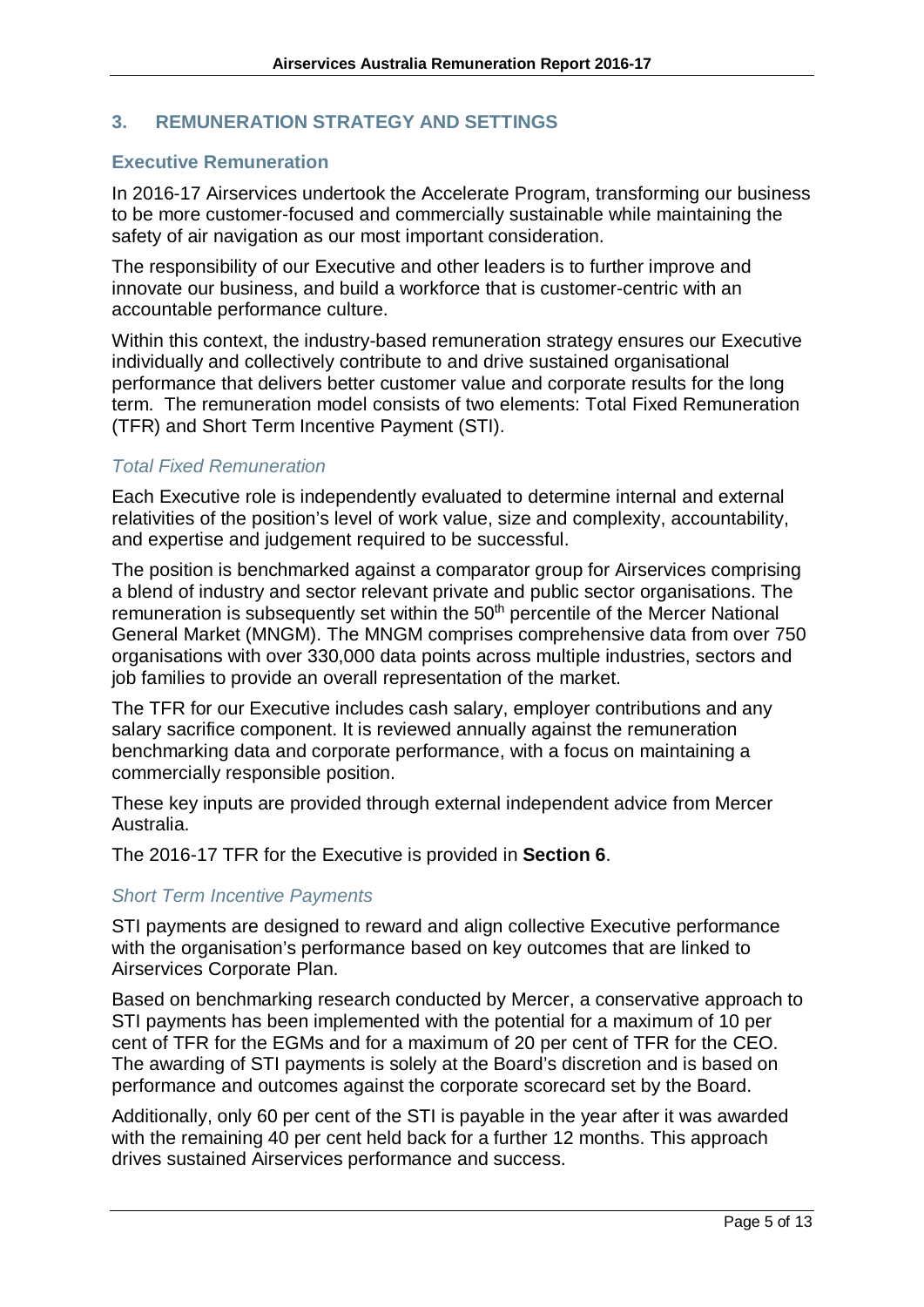#### **Remuneration Governance**

A key objective of the Board Remuneration and Human Resources Committee is to review matters relating to the remuneration and performance of the CEO and Executive.

The Committee is comprised of three non-executive Board Members, with one appointed as the Chair. In addition, the Board Chair and CEO are ex-officio members of the Committee.

In 2016-17 the Committee Chair was Samantha Betzien and members were Fiona Balfour and Tim Rothwell.





#### **Annual Fees and Allowances for Board Members**

Annual fees and allowances for our part-time Chair, Deputy Chair and Members are determined by the Commonwealth Remuneration Tribunal. In setting remuneration, the Tribunal considers a range of matters including workload and value of the office, fees in the private sector, and wage and other economic indices. The remuneration paid to Board Members in the previous financial year is provided in **Section 5**.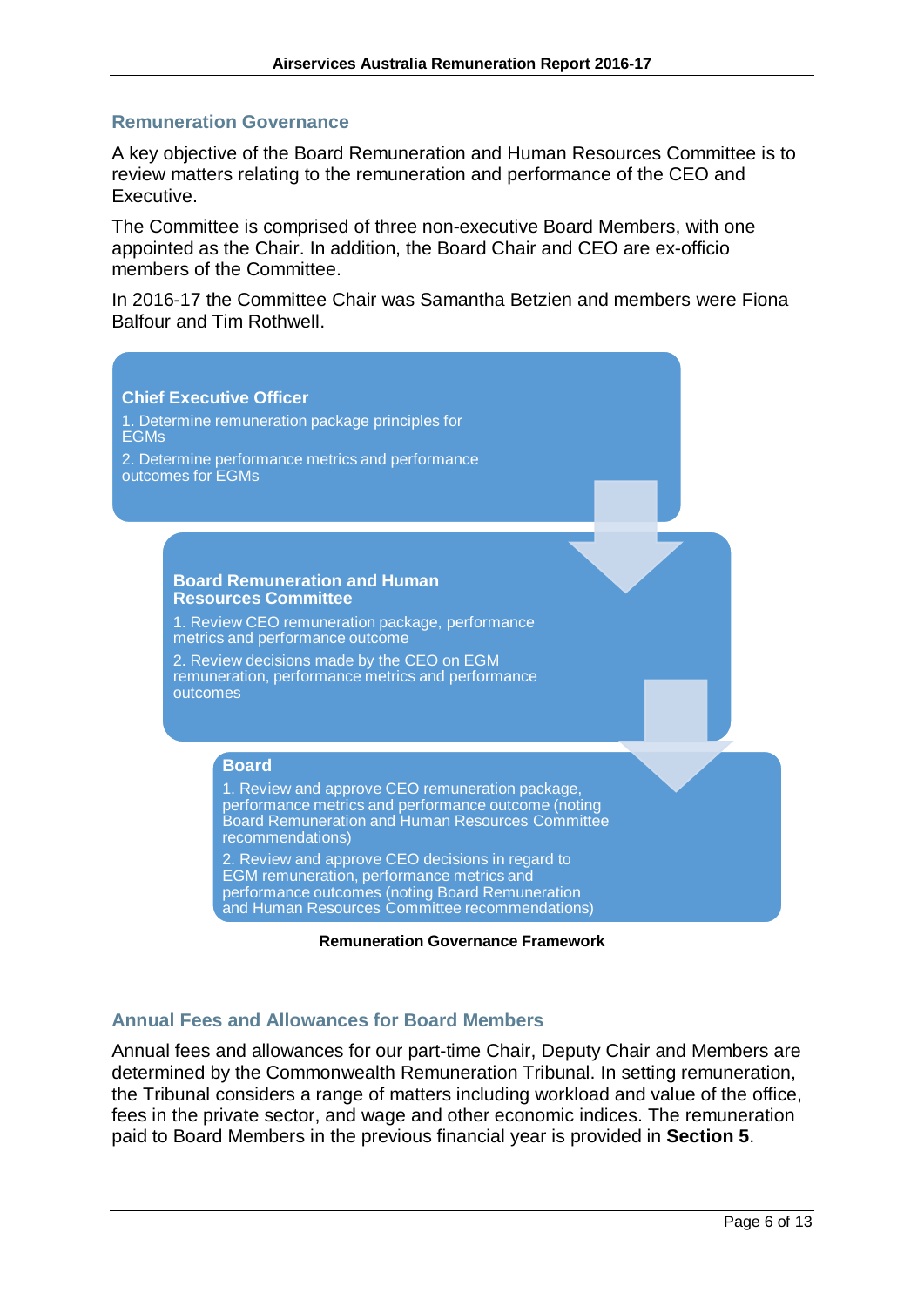# <span id="page-6-0"></span>**4. 2016-17 CORPORATE PERFORMANCE OUTCOMES**

In August 2017 the Board assessed the Executive's performance against the corporate scorecard to determine the STI.

In 2016-17 the scorecard comprised the following key performance outcomes and measures:

| <b>Performance Criterion</b>                                                                          |                                          |                          | <b>Weighting</b> | <b>Assessment</b>    |
|-------------------------------------------------------------------------------------------------------|------------------------------------------|--------------------------|------------------|----------------------|
| <b>KPI</b>                                                                                            | 2016-17<br><b>Target</b>                 | 2016-17<br><b>Result</b> |                  |                      |
| <b>Corporate Performance</b>                                                                          |                                          |                          | 60%              | <b>Partially met</b> |
| <b>Safety</b>                                                                                         |                                          |                          |                  |                      |
| Significant Attributable Safety Occurrences<br>- Air Navigation Services                              | 0                                        | 0                        |                  | Met                  |
| Significant Attributable Safety Occurrences<br>- Aviation Rescue Fire Fighting Services               | $\Omega$                                 | $\mathbf 0$              |                  | Met                  |
| Lost Time Injury Frequency Rate                                                                       | 5                                        | 5.61                     |                  | Not met              |
| <b>Business Operations Efficiency</b>                                                                 |                                          |                          |                  |                      |
| Total Cost per IFR Flight Hour (\$/hr)                                                                | \$406                                    | \$367                    |                  | Met                  |
| <b>Organisational Capacity</b>                                                                        |                                          |                          |                  |                      |
| People Engagement                                                                                     | No less than<br>2015-16 result<br>of 68% | 74%                      |                  | Met                  |
| Diversity and Inclusion                                                                               | No less than<br>2015-16 result<br>of 58% | 68%                      |                  | Met                  |
| <b>Industry Outcomes</b>                                                                              |                                          |                          |                  |                      |
| Arrival Airborne Delay                                                                                |                                          |                          |                  |                      |
| Median minutes<br>$\overline{\phantom{0}}$<br>$75th$ percentile – minutes<br>$\overline{\phantom{m}}$ | 0.36<br>3.1                              | 0.56<br>3.48             |                  | Not met              |
| Industry Advocacy                                                                                     | Baselined in<br>2016-17                  | $-39$                    |                  | N/A                  |
| <b>Financial Stewardship</b>                                                                          |                                          |                          |                  |                      |
| Net Profit After Tax (NPAT) \$                                                                        | \$20.6m                                  | \$34m                    |                  | Met                  |
| <b>Return on Assets</b>                                                                               | 3.9%                                     | 5.6%                     |                  | Met                  |
| <b>OneSKY Program Performance</b>                                                                     |                                          |                          | 20%              | <b>Partially Met</b> |
| Execute Advance Work Order 2 fixed firm<br>price contract change proposal                             |                                          |                          |                  | Met                  |
| <b>Execute Early Voice Communication</b><br>Switch fixed term price contract change<br>proposal       |                                          |                          |                  | Met                  |
| Execute OneSKY Acquisition and Support<br>contract                                                    |                                          |                          |                  | Not Met              |
| <b>Accelerate Program Performance</b>                                                                 |                                          |                          | 20%              | <b>Met</b>           |
| Achievement of outcomes of program<br>initiatives                                                     |                                          |                          |                  | Met                  |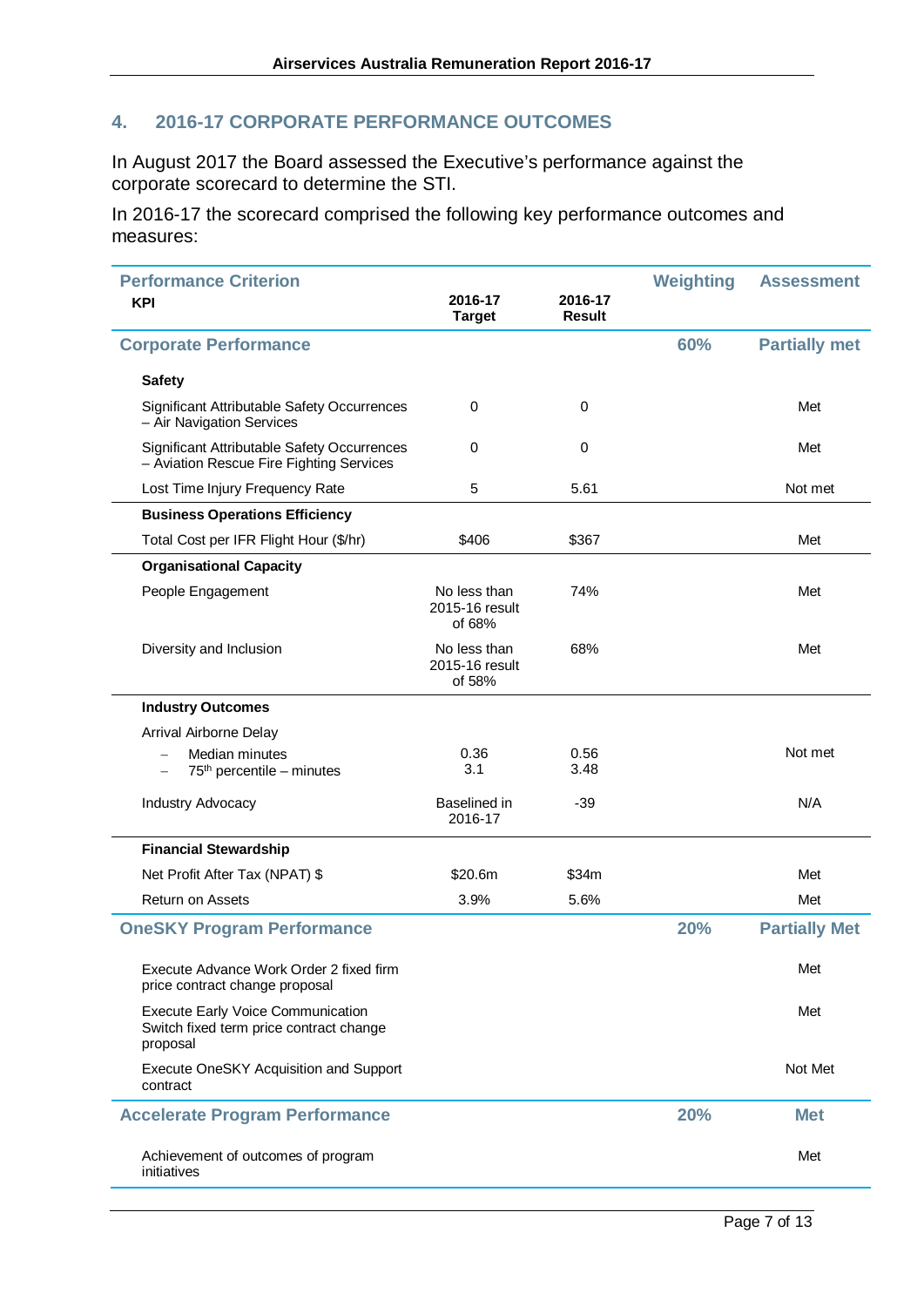The Board determined the STI outcome for 2016-17, based on the above achieved business outcomes and results, was to be 50 per cent of potential maximum STI achievable.

| <b>Name</b>          | <b>Maximum</b><br>Achievable<br><b>STI</b> | <b>STI Outcome</b> | 60% STI paid<br>September 2017<br>\$ | 40% STI to be<br>paid September<br>2018<br>\$ |
|----------------------|--------------------------------------------|--------------------|--------------------------------------|-----------------------------------------------|
| Jason Harfield       | 20%                                        | 10% (\$72,000)     | 43,200                               | 28,800                                        |
| <b>Stephen Angus</b> | 10%                                        | 5% (\$20,000)      | 12,000                               | 8,000                                         |
| Michelle Bennetts    | 10%                                        | 5% (\$20,250)      | 12,150                               | 8,100                                         |
| <b>Steven Grundy</b> | 10%                                        | 5% (\$15,000)      | 15,000                               | -                                             |
| Paul Logan           | 10%                                        | 5% (\$18,000)      | 10,800                               | 7,200                                         |
| <b>Chris Seller</b>  | 10%                                        | 5% (\$20,000)      | 12,000                               | 8,000                                         |
| Rob Weaver           | 10%                                        | 5% (\$17,000)      | 10,200                               | 6,800                                         |

In recognition of the business outcomes and organisational transformation, the Executive were awarded the following STI:

Sixty per cent of the STI awarded from 2016-17 was paid in September 2017 and the remaining 40 per cent will be paid in September 2018 subject to assessment of performance and sustained positive impact on Airservices performance and success.

### <span id="page-7-0"></span>**5. BOARD MEMBER REMUNERATION**

The following table outlines the remuneration earned by Board Members throughout 2016-17.

<span id="page-7-1"></span>

| <b>Name</b>             | <b>Annual Fee</b><br>\$ | Superannuation<br>\$ | <b>Total Remuneration</b><br>\$ |
|-------------------------|-------------------------|----------------------|---------------------------------|
| Angus Houston           | 111,931                 | 10,633               | 122,564                         |
| <b>Tony Mathews</b>     | 83,950                  | 7,975                | 91,925                          |
| <b>Fiona Balfour</b>    | 67,552                  | 6,418                | 74,477 <sup>a</sup>             |
| Samantha Betzien        | 55,970                  | 5,317                | 61,287                          |
| David Marchant          | 63,636                  | 6,046                | 70,019 <sup>a</sup>             |
| John McGee              | 63,636                  | 6,046                | 69,746 <sup>a</sup>             |
| <b>Tim Rothwell</b>     | 71,173                  | 6,762                | 77,935                          |
| John Weber <sup>b</sup> | 13,950                  | 1,325                | 15,734 <sup>a</sup>             |

-

<span id="page-7-2"></span><sup>a</sup> Includes reportable allowance

<span id="page-7-3"></span>**b** Commenced 6 April 2017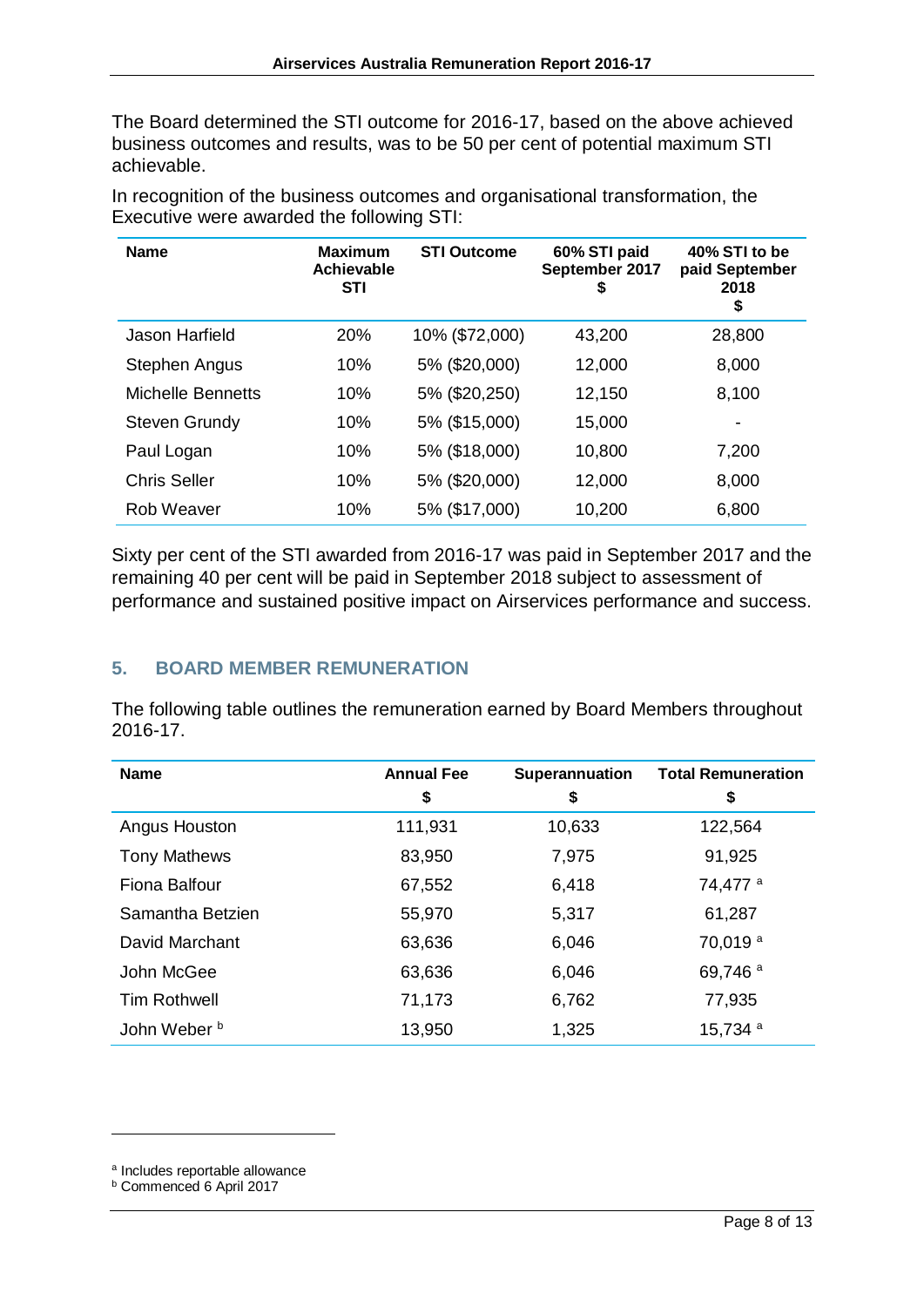# <span id="page-8-7"></span><span id="page-8-6"></span><span id="page-8-5"></span><span id="page-8-4"></span><span id="page-8-3"></span>**6. EXECUTIVE REMUNERATION**

The following table outlines the remuneration earned by the current and former Executives in 2016-17.

<span id="page-8-2"></span>

| <b>Name</b>              | <b>Reportable Salary</b><br>(excluding<br><b>Reportable FBT)</b> | <b>Reportable Fringe</b><br><b>Benefit Tax</b><br>Amount<br>э | <b>Contributed</b><br><b>Superannuation</b> | Reportable<br><b>Allowance</b> | <b>Short Term</b><br>Incentive c | <b>Total Reportable</b><br>Remuneration |
|--------------------------|------------------------------------------------------------------|---------------------------------------------------------------|---------------------------------------------|--------------------------------|----------------------------------|-----------------------------------------|
| Jason Harfield           | 642,037                                                          | 18,746                                                        | 91,797 <sup>d</sup>                         |                                | 72,000                           | 824,580                                 |
| Stephen Angus            | 348,044                                                          |                                                               | 33,035                                      |                                | 20,000                           | 401,079                                 |
| <b>Michelle Bennetts</b> | 365,120                                                          |                                                               | 35,056                                      |                                | 20,250                           | 420,426                                 |
| Paul Logan               | 338,382                                                          |                                                               | 46,097 <sup>d</sup>                         |                                | 18,000                           | 402,479                                 |
| <b>Chris Seller</b>      | 315,812                                                          |                                                               | 30,098                                      |                                | 20,000                           | 365,910                                 |
| Rob Weaver               | 277,054                                                          | 23,345                                                        | 29,457                                      |                                | 17,000                           | 346,856                                 |
| <b>Separated</b>         |                                                                  |                                                               |                                             |                                |                                  |                                         |
| Andrew Boyd <sup>e</sup> | 72,621                                                           | 70,903                                                        | 11,361                                      |                                |                                  | 154,885                                 |
| Steven Grundy f          | 217,427                                                          | 22,009                                                        | 20,722                                      |                                | 15,000                           | 275,158                                 |
| Linda Spurr <sup>9</sup> | 12,833                                                           | 7,654                                                         | 4,904                                       |                                |                                  | 25,441                                  |

<span id="page-8-0"></span> $\overline{a}$ 

 $^\circ$  Sixty per cent of the Short Term Incentive was paid in September 2017 and the remaining 40 per cent will be paid in September 2018

<sup>&</sup>lt;sup>d</sup> Member of AvSuper defined benefit superannuation scheme

<sup>e</sup> Separated 30 September 2016

<sup>f</sup> Commenced 22 August 2016 and separated on 30 June 2017

<span id="page-8-1"></span><sup>&</sup>lt;sup>9</sup> Separated 29 July 2016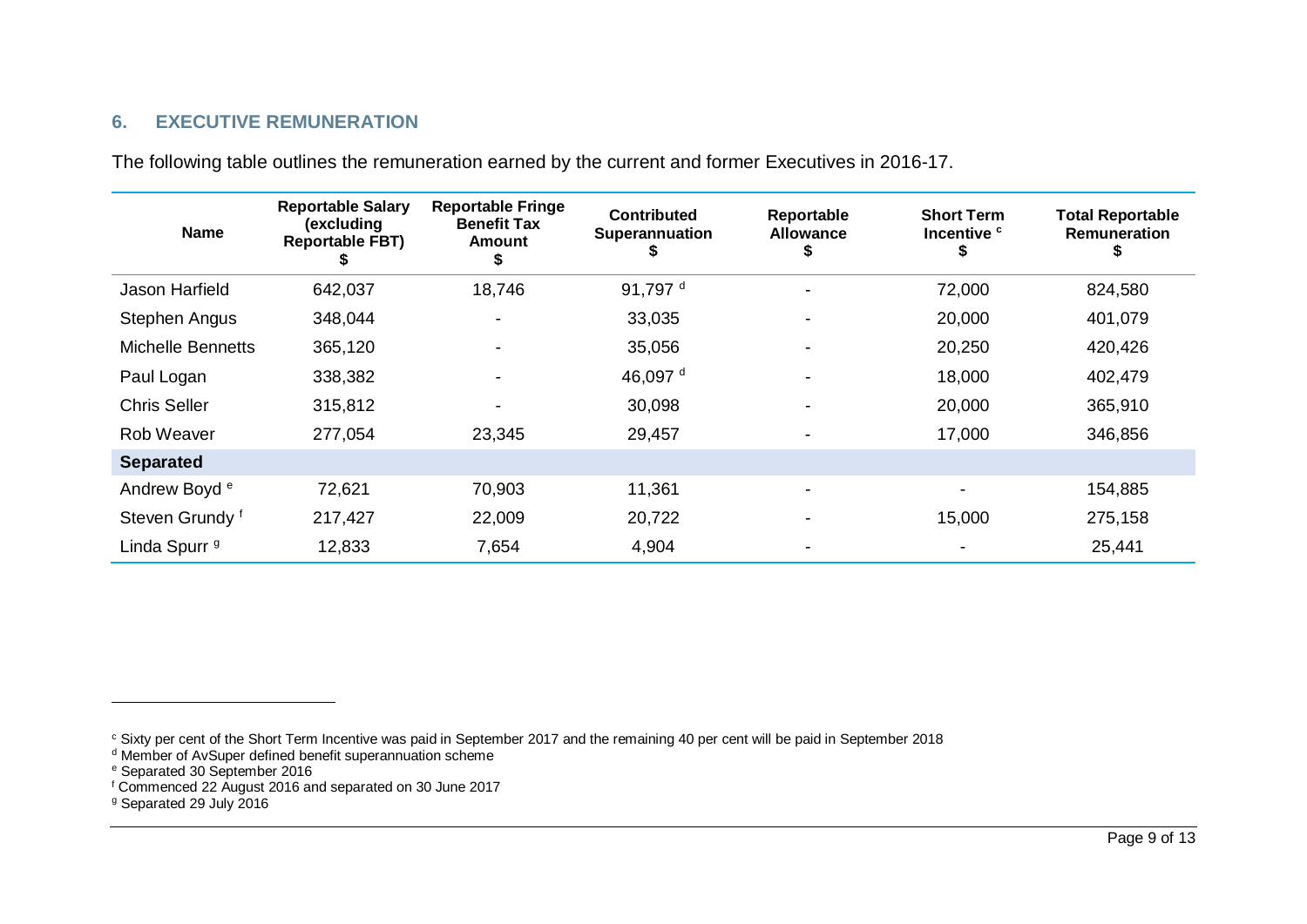# <span id="page-9-1"></span><span id="page-9-0"></span>**APPENDIX 1 – LEADERSHIP ROLES (OTHER THAN EXECUTIVE) [h](#page-9-0)**

#### **REPORT YEAR: 2016-17**

-

|                     | No.            | Average<br><b>Reportable Salary</b><br>(excl. Reportable<br><b>FBT Amount)</b> | Average<br><b>Reportable Fringe</b><br><b>Benefit Tax</b><br>Amount ' | Average<br><b>Contributed</b><br><b>Superannuation</b> | Average<br>Reportable<br><b>Allowance</b><br>S | Average<br><b>Short Term</b><br><b>Incentive</b> | <b>Average Total</b><br>Reportable<br>Remuneration |
|---------------------|----------------|--------------------------------------------------------------------------------|-----------------------------------------------------------------------|--------------------------------------------------------|------------------------------------------------|--------------------------------------------------|----------------------------------------------------|
| <b>Active</b>       | 112            |                                                                                |                                                                       |                                                        |                                                |                                                  |                                                    |
| \$200,000-\$225,000 | 24             | 174,826                                                                        | 3,191                                                                 | 23,044                                                 |                                                | 10,371                                           | 211,433                                            |
| \$225,000-\$250,000 | 24             | 204,063                                                                        | 2,284                                                                 | 27,259                                                 |                                                | 6,419                                            | 240,025                                            |
| \$250,000-\$275,000 | 35             | 215,125                                                                        | 10,030                                                                | 31,383                                                 |                                                | 5,301                                            | 261,839                                            |
| \$275,000-\$300,000 | 23             | 233,955                                                                        | 8,348                                                                 | 38,790                                                 |                                                | 2,897                                            | 283,990                                            |
| \$300,000-\$325,000 | $\overline{2}$ | 251,216                                                                        | 2,689                                                                 | 43,400                                                 | $\overline{\phantom{0}}$                       | 7,065                                            | 304,370                                            |
| \$350,000-\$375,000 | 3              | 225,282                                                                        | 86,270                                                                | 44,516                                                 | $\blacksquare$                                 | 4,500                                            | 360,569                                            |
| \$400,000-\$425,000 |                | 351,281                                                                        |                                                                       | 35,000                                                 |                                                | 32,500                                           | 418,781                                            |
| <b>Separated</b>    | 3              |                                                                                |                                                                       |                                                        |                                                |                                                  |                                                    |
| \$200,000-\$225,000 | $\overline{2}$ | 187,028                                                                        |                                                                       | 25,681                                                 |                                                |                                                  | 212,709                                            |
| \$225,000-\$250,000 |                | 201,720                                                                        |                                                                       | 36,482                                                 |                                                |                                                  | 238,202                                            |

<sup>i</sup> Includes Living Away From Home Allowances (\$51,136), Fly In Fly Out Allowances (\$193,724) and Home Purchase/Sale Allowance (\$128,073)

h Incorporates the two layers of leadership roles below Executive General Manager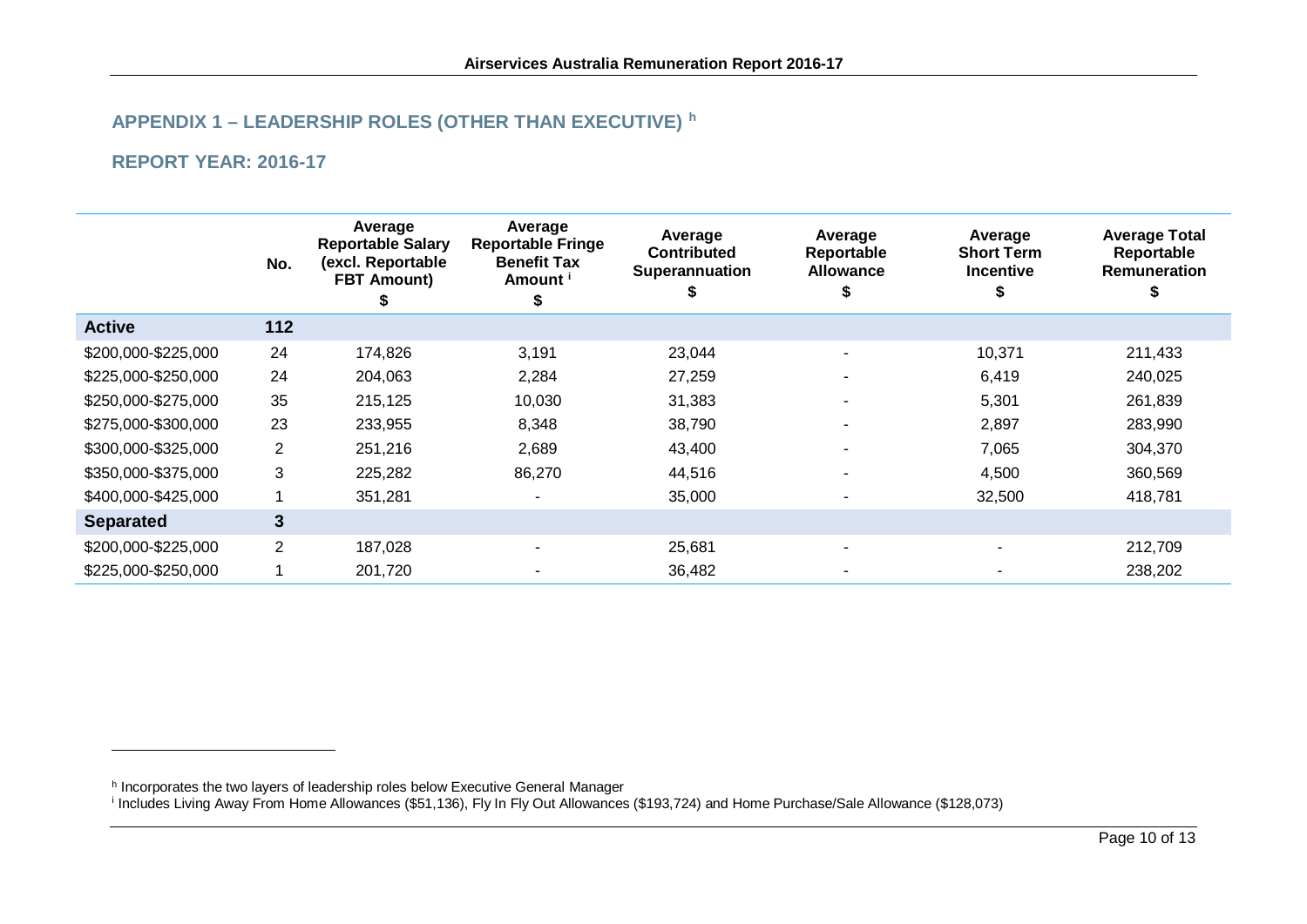#### <span id="page-10-0"></span>**PREVIOUS YEAR: 2015-16**

-

|                     | No.            | Average<br><b>Reportable Salary</b><br>(excl. Reportable<br><b>FBT Amount)</b> | Average<br><b>Reportable Fringe</b><br><b>Benefit Tax</b><br><b>Amount</b> | Average<br><b>Contributed</b><br>Superannuation | Average<br>Reportable<br><b>Allowance</b> | Average<br><b>At Risk</b><br>Component <sup>j</sup> | <b>Average Total</b><br>Reportable<br>Remuneration |
|---------------------|----------------|--------------------------------------------------------------------------------|----------------------------------------------------------------------------|-------------------------------------------------|-------------------------------------------|-----------------------------------------------------|----------------------------------------------------|
| <b>Active</b>       | 176            |                                                                                |                                                                            |                                                 |                                           |                                                     |                                                    |
| \$200,000-\$225,000 | 47             | 168,600                                                                        | 1,208                                                                      | 22,366                                          | 9                                         | 18,876                                              | 211,058                                            |
| \$225,000-\$250,000 | 39             | 187,693                                                                        | 2,491                                                                      | 27,320                                          |                                           | 20,775                                              | 238,279                                            |
| \$250,000-\$275,000 | 39             | 212,326                                                                        | 6,378                                                                      | 32,630                                          |                                           | 12,096                                              | 263,430                                            |
| \$275,000-\$300,000 | 31             | 231,978                                                                        | 8,291                                                                      | 41,236                                          |                                           | 4,353                                               | 285,858                                            |
| \$300,000-\$325,000 | 13             | 234,340                                                                        | 12,488                                                                     | 48,243                                          | 42                                        | 11,260                                              | 306,372                                            |
| \$325,000-\$350,000 | 4              | 234,642                                                                        | 21,345                                                                     | 45,736                                          |                                           | 29,411                                              | 331,134                                            |
| \$350,000-\$375,000 | $\overline{2}$ | 233,884                                                                        | 86,750                                                                     | 36,626                                          |                                           |                                                     | 357,260                                            |
| \$375,000-\$400,000 |                | 215,583                                                                        | 142,398                                                                    | 39,178                                          |                                           |                                                     | 397,159                                            |
| <b>Separated</b>    | 3              |                                                                                |                                                                            |                                                 |                                           |                                                     |                                                    |
| \$200,000-\$225,000 |                | 186,987                                                                        |                                                                            | 16,238                                          |                                           |                                                     | 203,225                                            |
| \$275,000-\$300,000 | $\overline{2}$ | 263,339                                                                        | 1,965                                                                      | 28,519                                          |                                           |                                                     | 293,823                                            |

<sup>&</sup>lt;sup>j</sup> The "At Risk Component" remuneration model ceased at the end of 2015-16 with the introduction of a revised performance-based remuneration model and the adoption of a short term incentive framework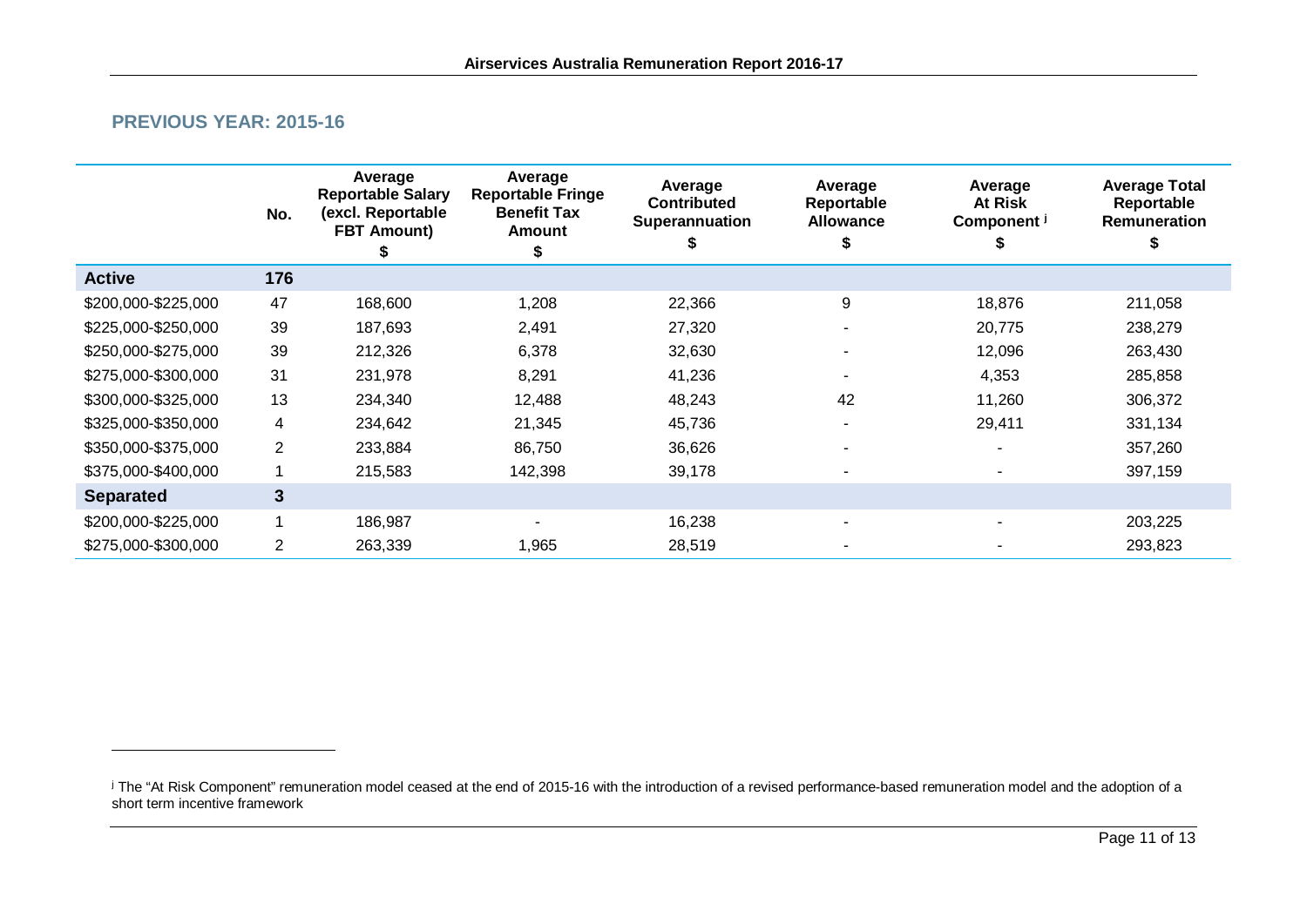#### <span id="page-11-3"></span><span id="page-11-2"></span><span id="page-11-1"></span>**APPENDIX 2 – OTHER STAFF THAT ARE REMUNERATED \$200,000 OR MORE**

#### **REPORT YEAR: 2016-17**

<span id="page-11-0"></span>-

|                       | No.            | Average<br>Reportable<br>Salary (excl.<br><b>Reportable FBT</b><br>Amount) | Average<br><b>Reportable Fringe</b><br><b>Benefit Tax</b><br>Amount <sup>k</sup> | Average<br><b>Contributed</b><br>Superannuation | Average<br>Reportable<br><b>Allowance</b> | Average<br><b>Short Term</b><br><b>Incentive</b> | <b>Average Total</b><br>Reportable<br>Remuneration |
|-----------------------|----------------|----------------------------------------------------------------------------|----------------------------------------------------------------------------------|-------------------------------------------------|-------------------------------------------|--------------------------------------------------|----------------------------------------------------|
| <b>Active</b>         | 751'           |                                                                            |                                                                                  |                                                 |                                           |                                                  |                                                    |
| \$200,000-\$225,000   | 190            | 183,927                                                                    | 2,679                                                                            | 26,733                                          | 42                                        | 198                                              | 213,579                                            |
| \$225,000-\$250,000   | 307            | 204,734                                                                    | 1,310                                                                            | 31,148                                          | 17                                        | 8                                                | 237,216                                            |
| \$250,000-\$275,000   | 163            | 225,498                                                                    | 1,780                                                                            | 33,675                                          | 37                                        |                                                  | 260,990                                            |
| \$275,000-\$300,000   | 58             | 243,714                                                                    | 6,092                                                                            | 36,222                                          | 12                                        |                                                  | 286,039                                            |
| \$300,000-\$325,000   | 15             | 243,381                                                                    | 27,782                                                                           | 38,532                                          | 27                                        |                                                  | 309,722                                            |
| \$325,000-\$350,000 m | 8              | 253,562                                                                    | 50,671                                                                           | 34,672                                          | 79                                        |                                                  | 338,983                                            |
| \$350,000-\$375,000   | 3              | 206,299                                                                    | 122,173                                                                          | 36,118                                          | 461                                       |                                                  | 365,051                                            |
| \$375,000-\$400,000   |                | 267,462                                                                    | 76,046                                                                           | 43,548                                          |                                           |                                                  | 387,056                                            |
| \$400,000-\$425,000 m | 3              | 316,580                                                                    | 56,725                                                                           | 42,726                                          |                                           |                                                  | 416,031                                            |
| \$425,000-\$450,000 m |                | 404,748                                                                    |                                                                                  | 25,928                                          |                                           |                                                  | 430,676                                            |
| \$500,000-\$525,000 m | $\overline{2}$ | 464,394                                                                    |                                                                                  | 40,965                                          |                                           |                                                  | 505,358                                            |
| <b>Separated</b>      | $6\phantom{1}$ |                                                                            |                                                                                  |                                                 |                                           |                                                  |                                                    |
| \$200,000-\$225,000   |                | 206,507                                                                    |                                                                                  | 13,263                                          |                                           |                                                  | 219,770                                            |
| \$225,000-\$250,000   | 3              | 211,750                                                                    |                                                                                  | 20,982                                          |                                           |                                                  | 232,732                                            |
| \$275,000-\$300,000   |                | 267,193                                                                    | 12,074                                                                           | 20,611                                          |                                           |                                                  | 299,878                                            |
| \$325,000-\$350,000   |                | 297,416                                                                    | 5,378                                                                            | 31,583                                          |                                           |                                                  | 334,377                                            |

<sup>k</sup> Includes Living Away From Home Allowances (total \$174,370), Fly In Fly Out Allowances (total \$1,799,795) and Home Purchase/Sale Allowances (total \$367,386)

<sup>l</sup> Includes 709 employees on the *Air Traffic Control and Supporting Air Traffic Services Enterprise Agreement*, 7 employees on the *Aviation Rescue and Fire Fighting Enterprise* 

*Agreement*, and 38 employees on the *Airservices Australia (Corporate) Enterprise Agreement*

m Includes Early Retirement Benefit Lump Sum payments (total \$1,222,668)